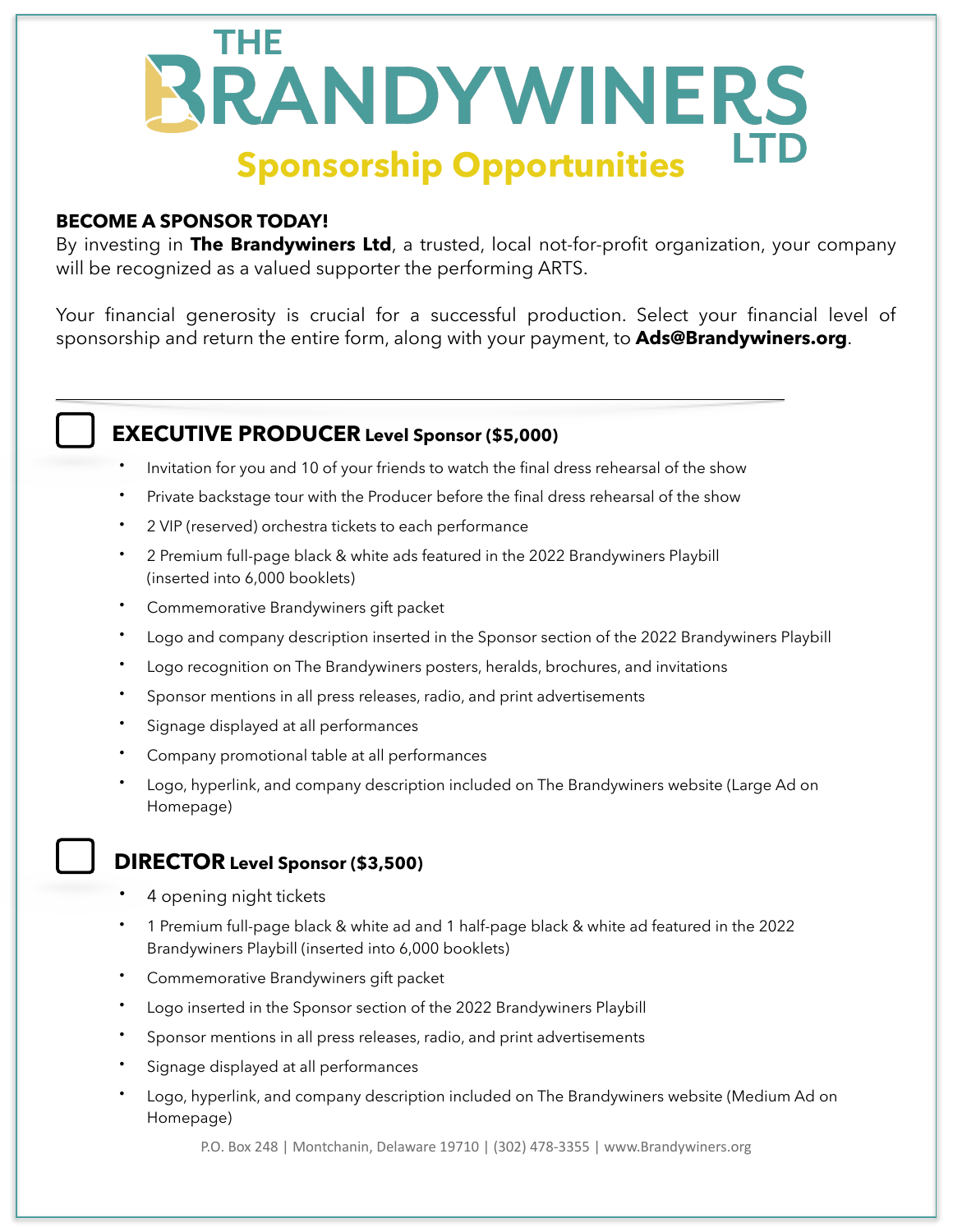### **PRODUCER Level Sponsor (\$2,500)**

- 4 opening night tickets
- 1 full-page black & white ad featured in the 2022 Brandywiners Playbill (inserted into 6,000 booklets)
- Commemorative Brandywiners gift packet
- Logo inserted in the Sponsor section of the 2022 Brandywiners Playbill
- Sponsor mentions in all press releases
- Signage displayed at all performances
- Logo, hyperlink, and company description included on The Brandywiners website (Small Ad on Homepage)

# **STAGE MANAGER Level Sponsor (\$2,000)**

- 2 opening night tickets
- 1 half-page black & white ad featured in the 2022 Brandywiners Playbill (inserted into 6,000 booklets)
- Company Name inserted in the Sponsor section of the 2022 Brandywiners Playbill (Larger font)
- Sponsor mentions in all press releases
- Signage displayed at all performances
- Logo and hyperlink included on The Brandywiners website (Line Art description on Homepage)

### **ASSISTANT STAGE MANAGER Level Sponsor (\$1,000)**

- 1 quarter-page black & white ad featured in the 2022 Brandywiners Playbill (inserted into 6,000 booklets)
- Company Name inserted in the Sponsor section of the 2022 Brandywiners Playbill (Smaller font)
- Logo and hyperlink included on The Brandywiners website (Line Art description on Homepage Smaller font)

We accept the following **camera-ready files:** pdf, png & jpeg. If you want The Brandywiners to design your ad or if we have to manipulate your ad, an additional \$75 fee will be applied.



P.O. Box 248 | Montchanin, Delaware 19710 | (302) 478-3355 | www.Brandywiners.org